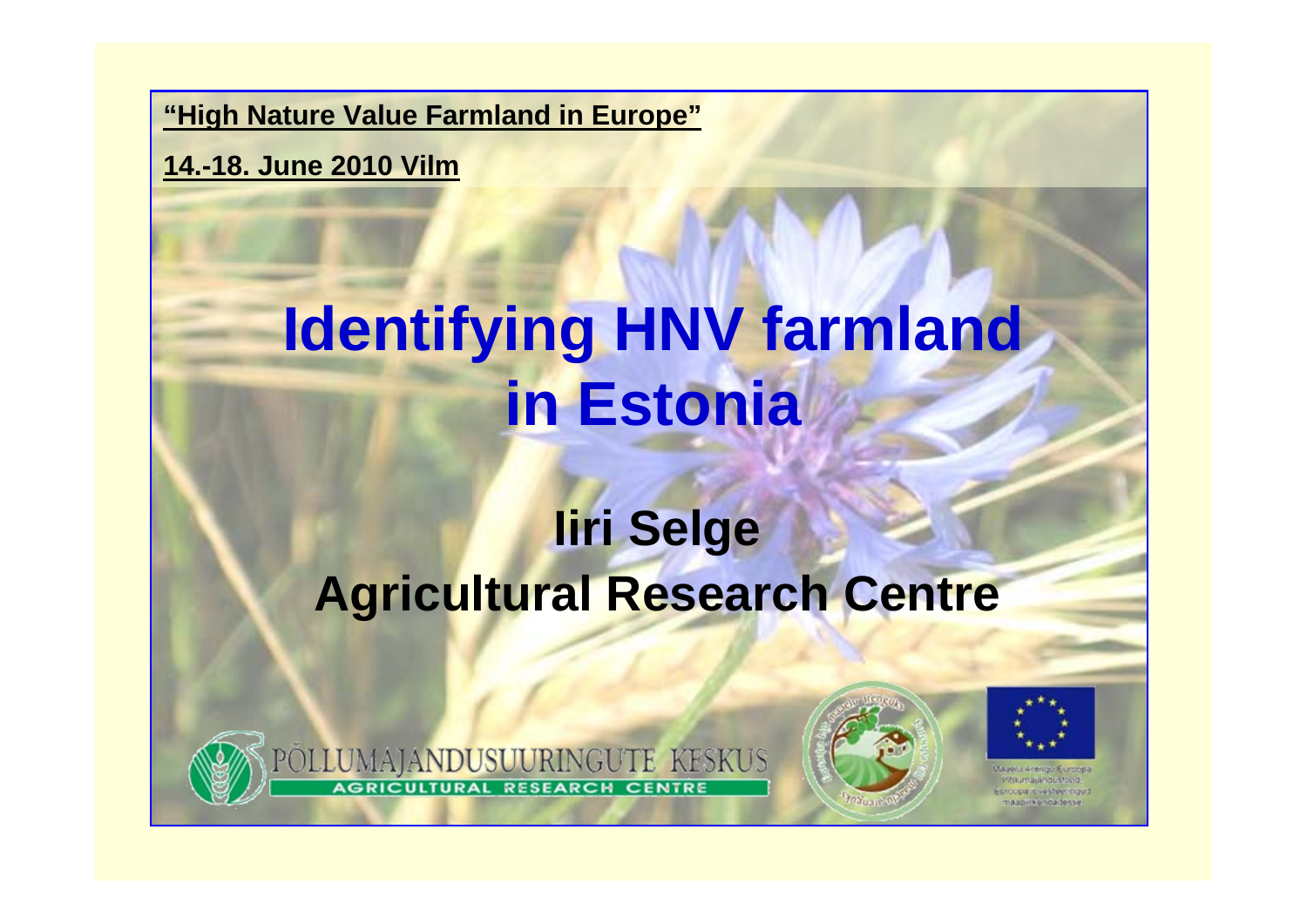

#### **Facts and figures for Estoniaarea**

### **Total area - 45 227 km2, including 43 200 km2 of land area**



*Šource: Estonian Base Map*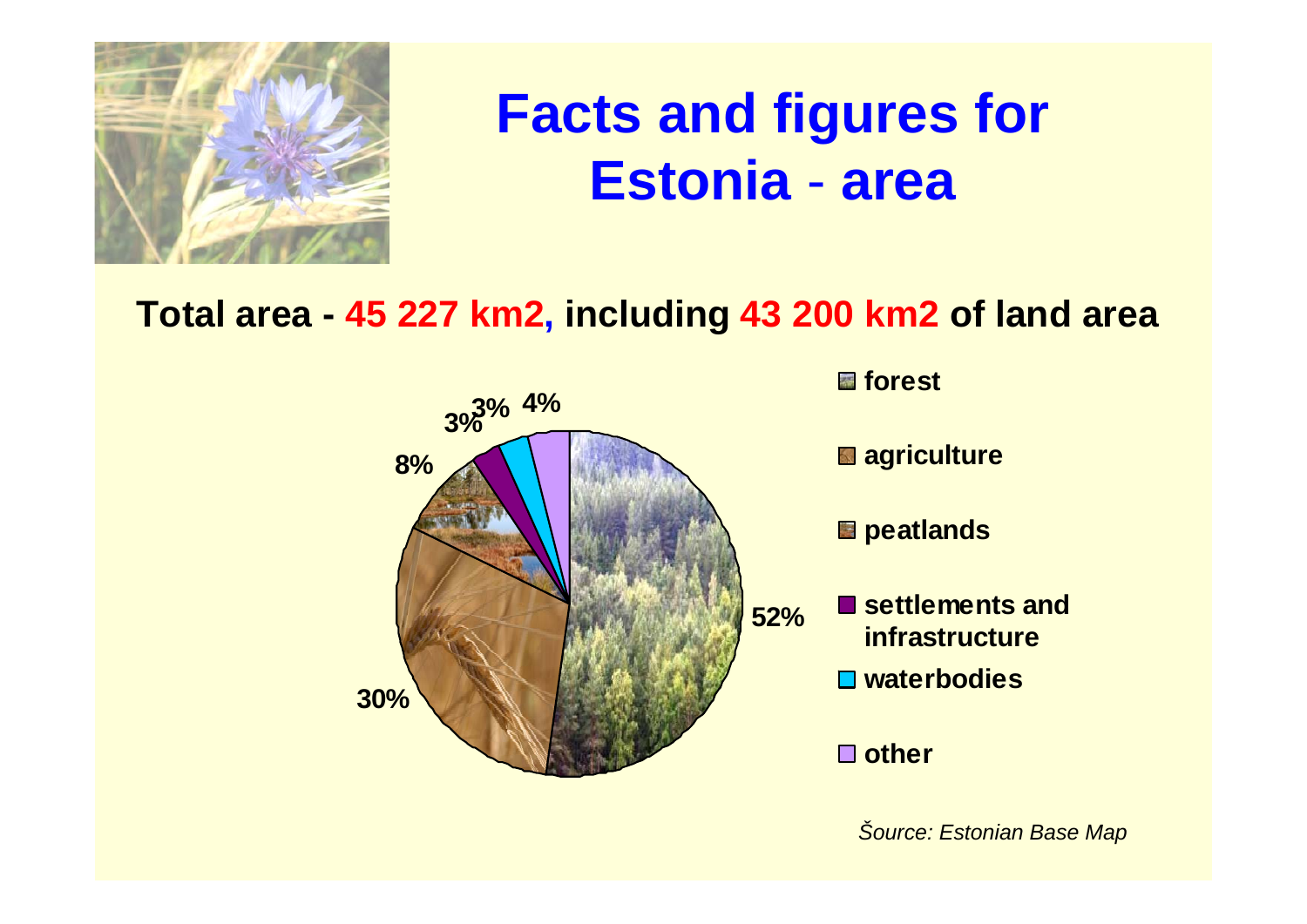

### **Agricultural production**

- **Area under Single Area Payment Scheme (SAPS) ~865 000 ha (in 2008)**
	- –**~27% permanent grassland**
	- **~72% arable land**
	- **~ 1% permanent crops**
- **~19 000 farm holdings applied for SAPS**
- **~7000 over 2 European Size Unit holdings (~37% from total)**

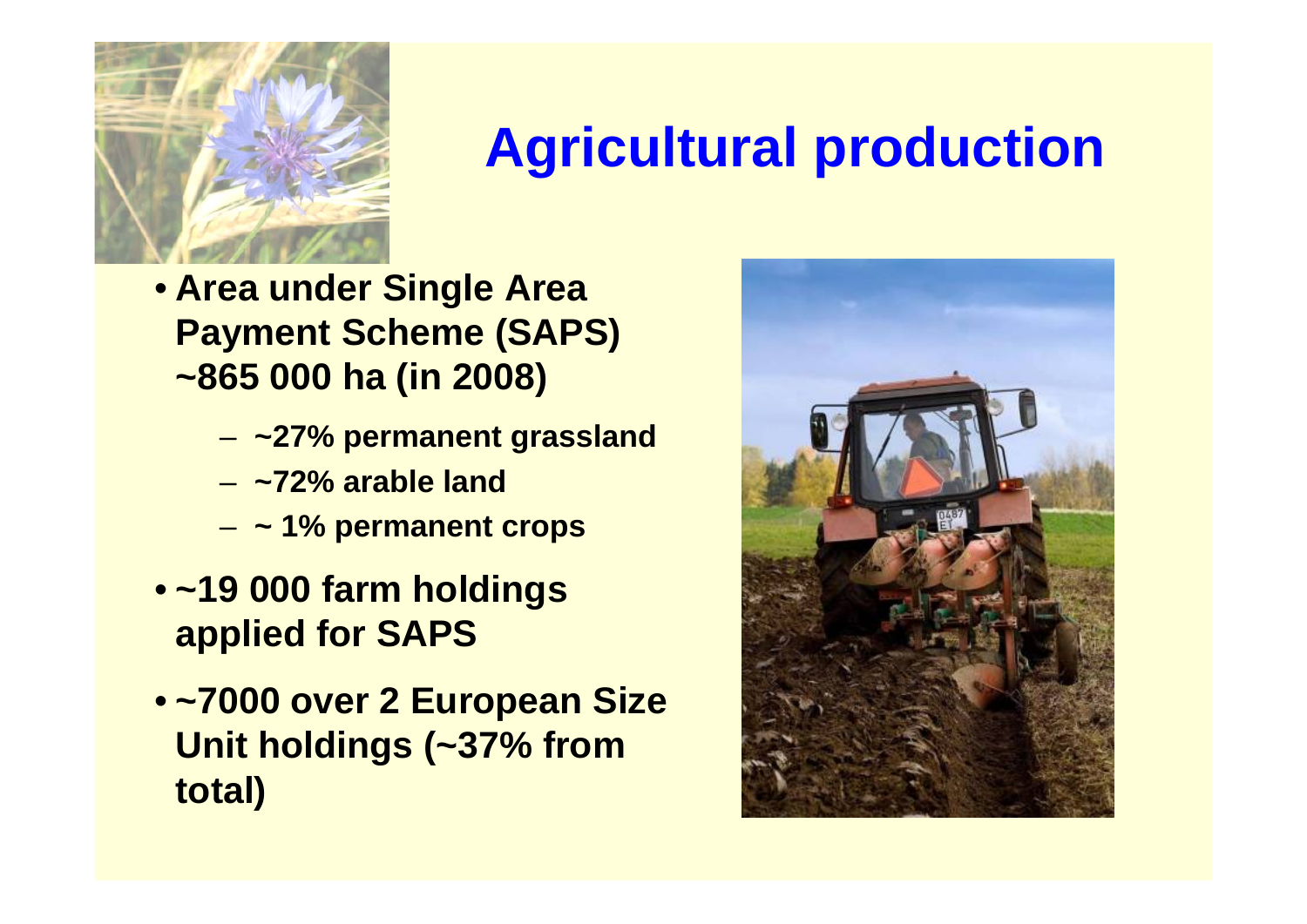

## **HNV farmland types**

- **Type 1 – semi-natural vegetation**
- **Type 2 – mosaic landscapes**
- **Type 3 – areas for populations of species**

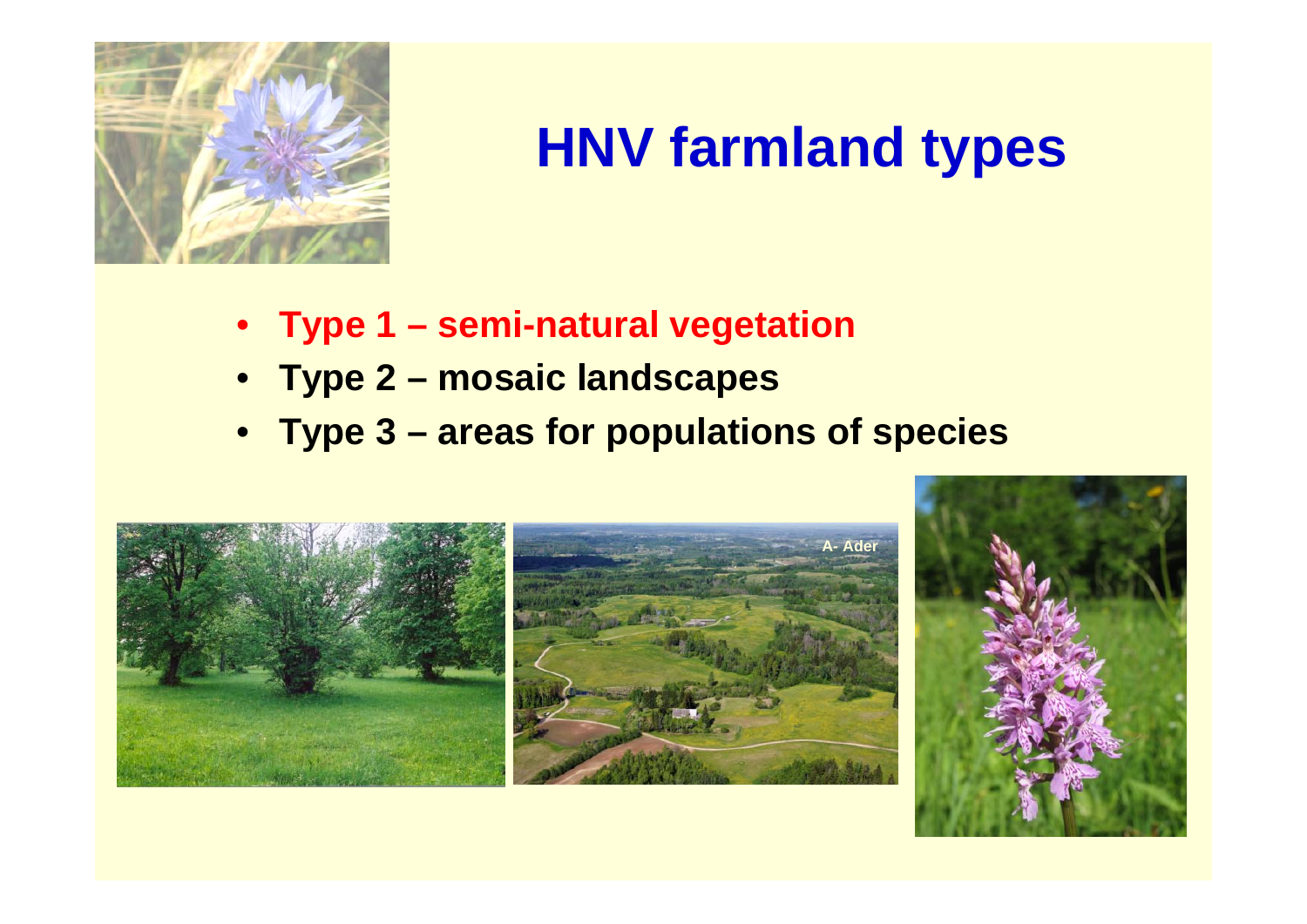

### **HNV farmland in the frame of RDP**

**Semi-natural habitats in Natura 2000 → supported HNV areas in the current Estonian RDP context**

#### **In total there are more than 100 000 ha of seminatural habitats**

| Type of<br>habitat     | 1950s   | 2000   |
|------------------------|---------|--------|
| Wooded<br>meadows, ha  | 800 000 | 1500   |
| Alvars, ha             | 44 000  | 9000   |
| Flooded<br>meadows, ha | 100 000 | 15 000 |
| Wooded<br>pastures, ha | 200 000 | 3000   |



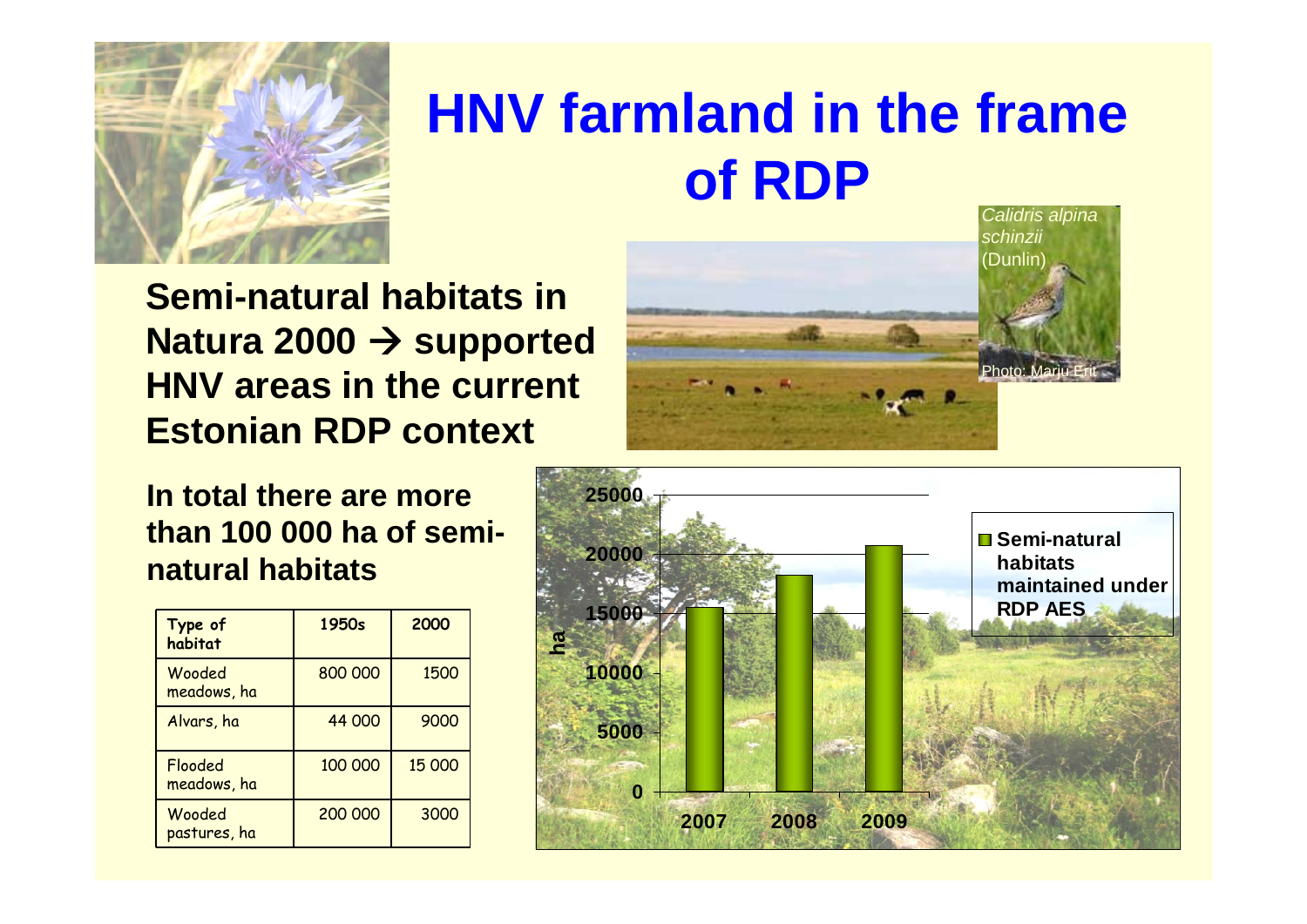### **Farm income structure**



**Farms receiving RDP 2007-2013 AE support for management of semi-natural habitats in 2008 based on FADN data (ARC, 2010)**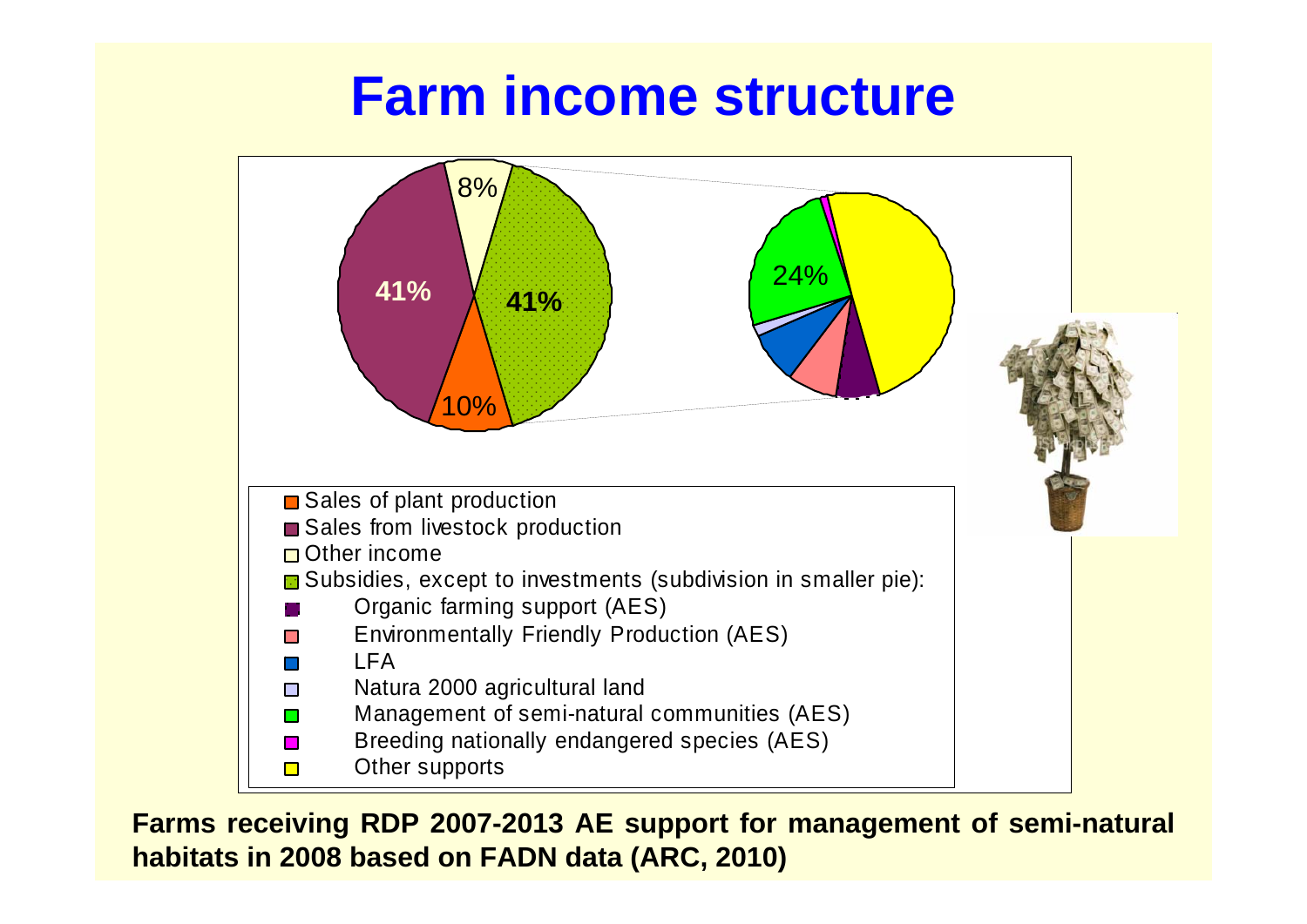Semi-natural habitats are HNV areas, no arguments

but

there are nature values outside of those areas!

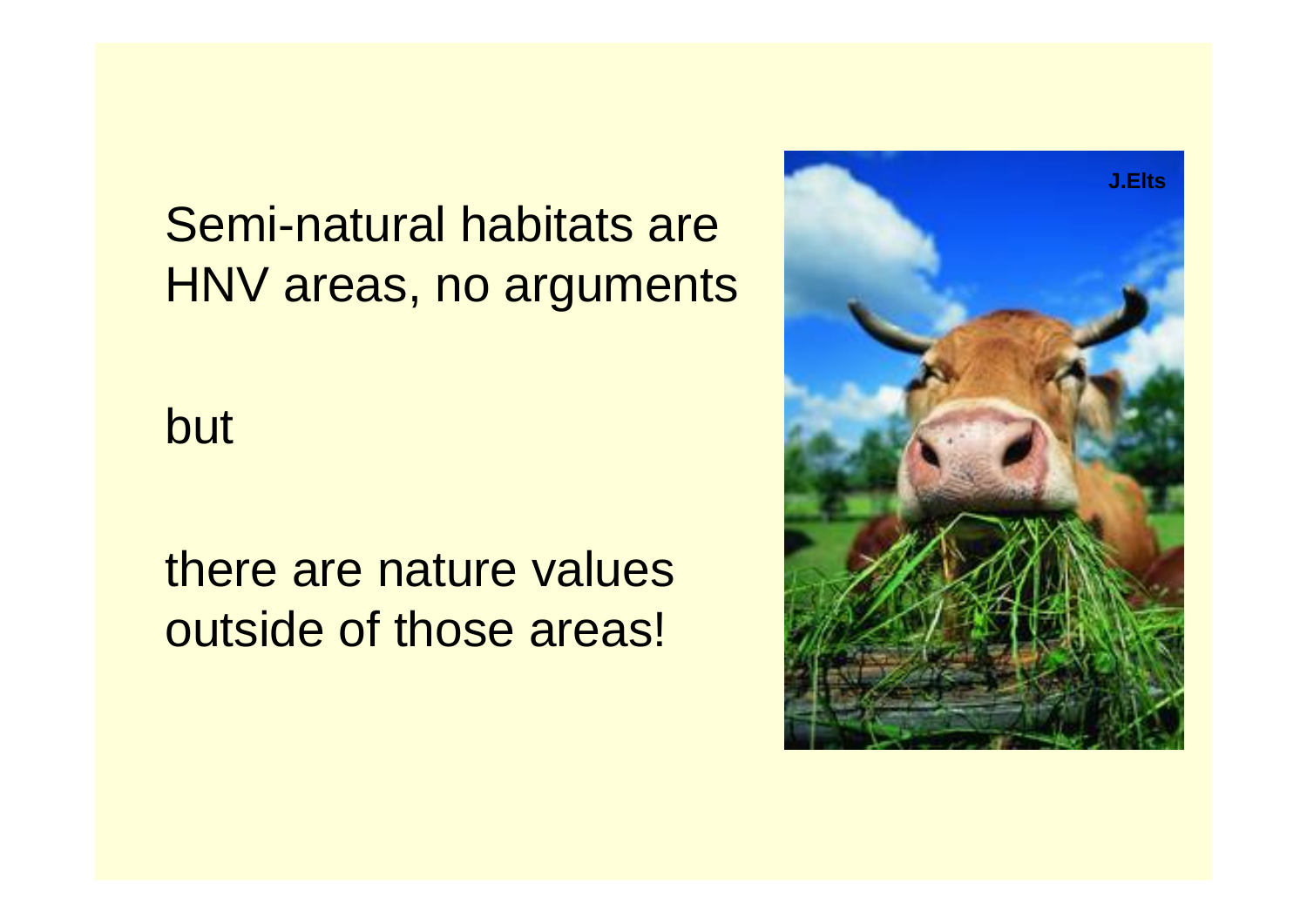

## **Other areas** with **high nature values?**

**Especially important are mosaic agricultural landscapes with small fields and abundant landscape elements (Type 2) - how to measure and how to draw a line between HNV and non-HNV?**

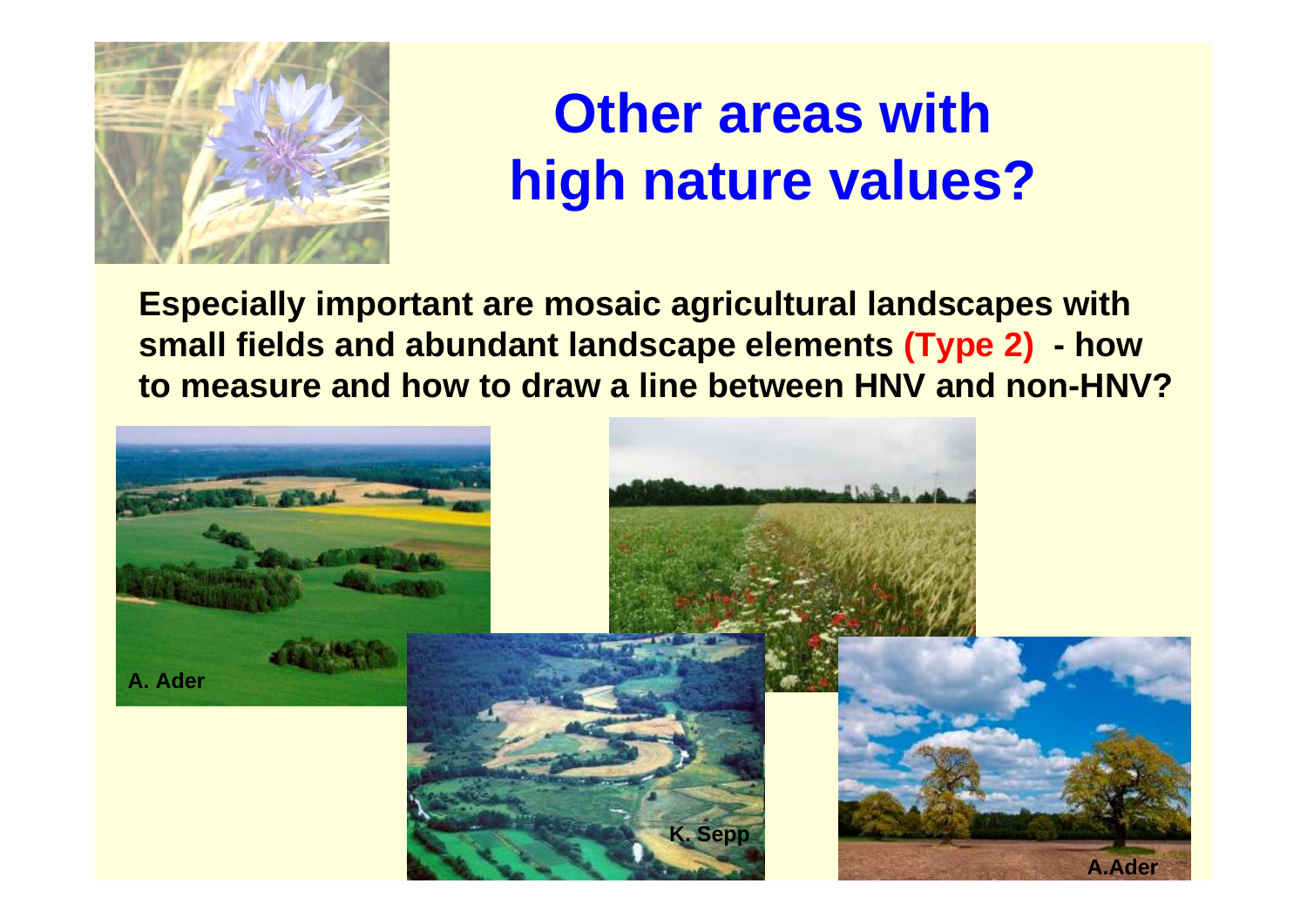

## **Process of defining the HNV farming concept for Estonia (1)**

- **Current JRC HNV map was reviewed in comparison with more recent Natura 2000 and IACS/LPIS data – accuracy of the map not sufficient for practical application in RDP context**
- **HNV work group was established in 2009 in ARC for common understanding and development of HNV concept suitable for Estonian conditions** 
	- ARC, MoA, MoE, Paying Agency, universities, NGOs involved
	- Discussions on suitable mapping methodologies
	- Inclusion of information on farming intensity and landscape mosaic into HNV mapping methodology
	- Discussions on future scenarios for potential implementation of new HNV concept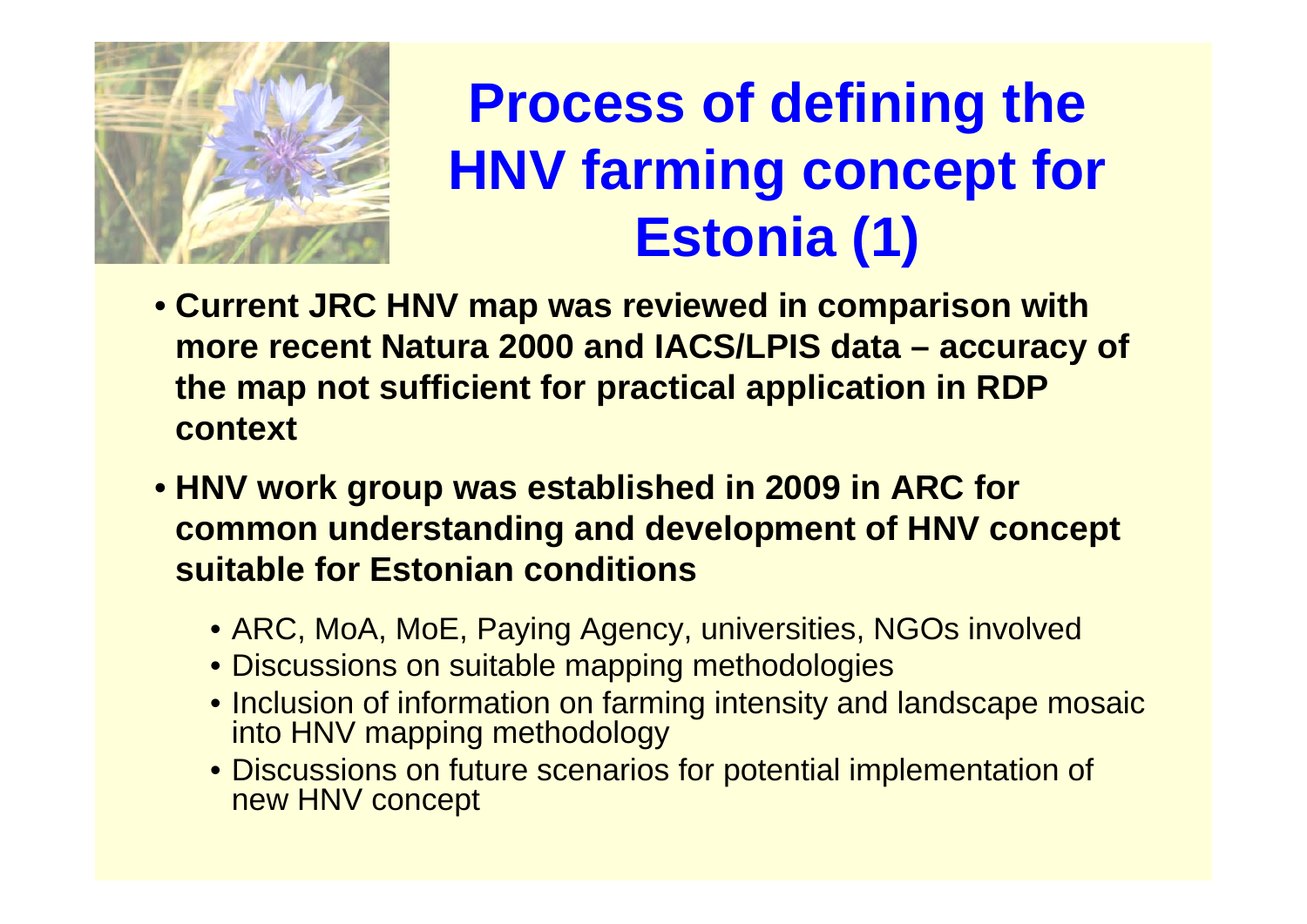

## **Process of defining the HNV farming concept for Estonia (2)**

### **ARC HNV working group**



*Grid cell = 2x2km*

**12-15 HNV indicators chosen for further testing**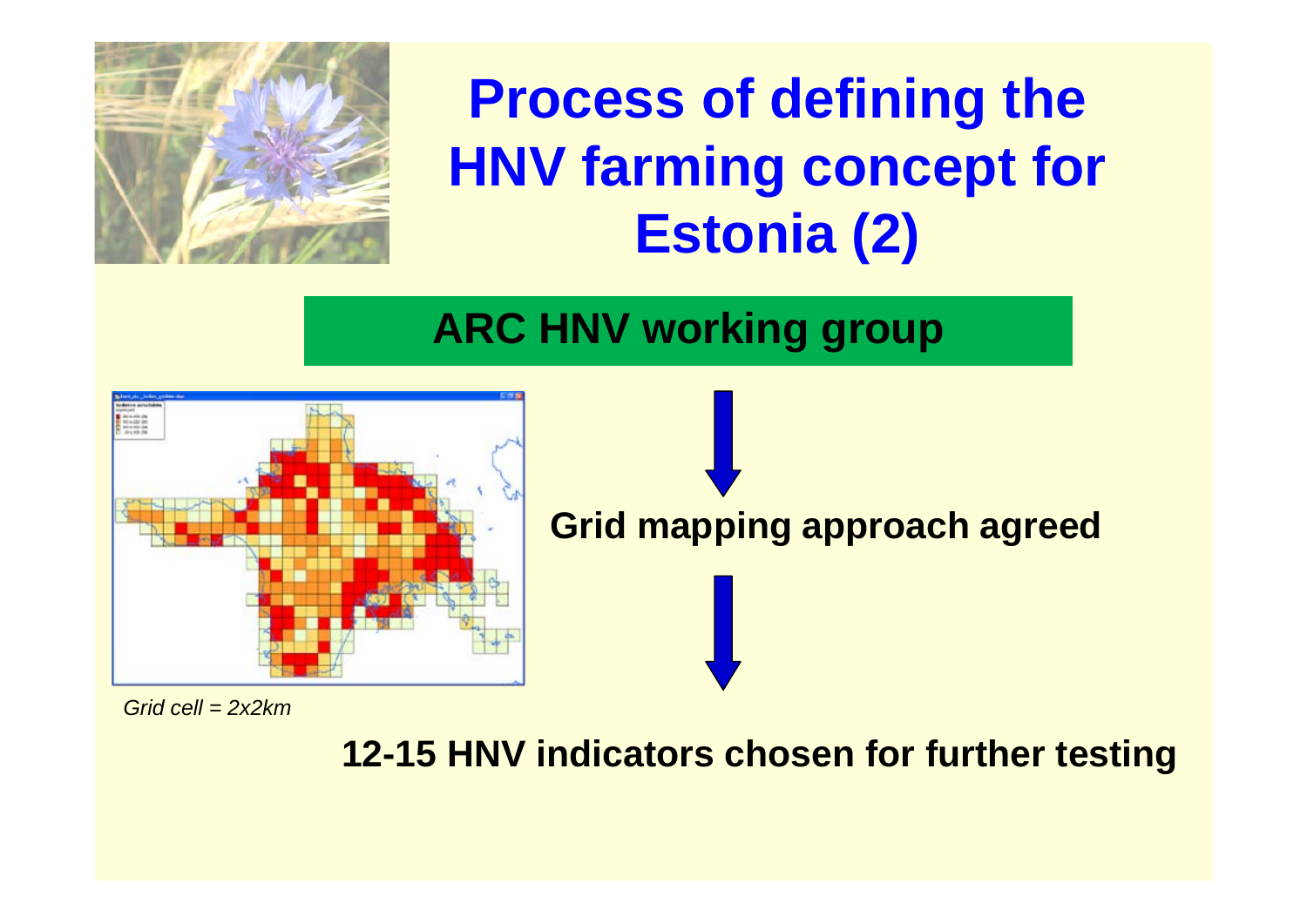

# **Chosen characteristics (1)**

### **Selected characteristics of low farming intensity:**

- **Share of arable land and permanent grassland**
- **Number of animals and types, animal density**
- **Share of organic land**
- • **Amount of mineral and organic fertilizers used**
- **Share of peat soils, calcareous and eroded soils**

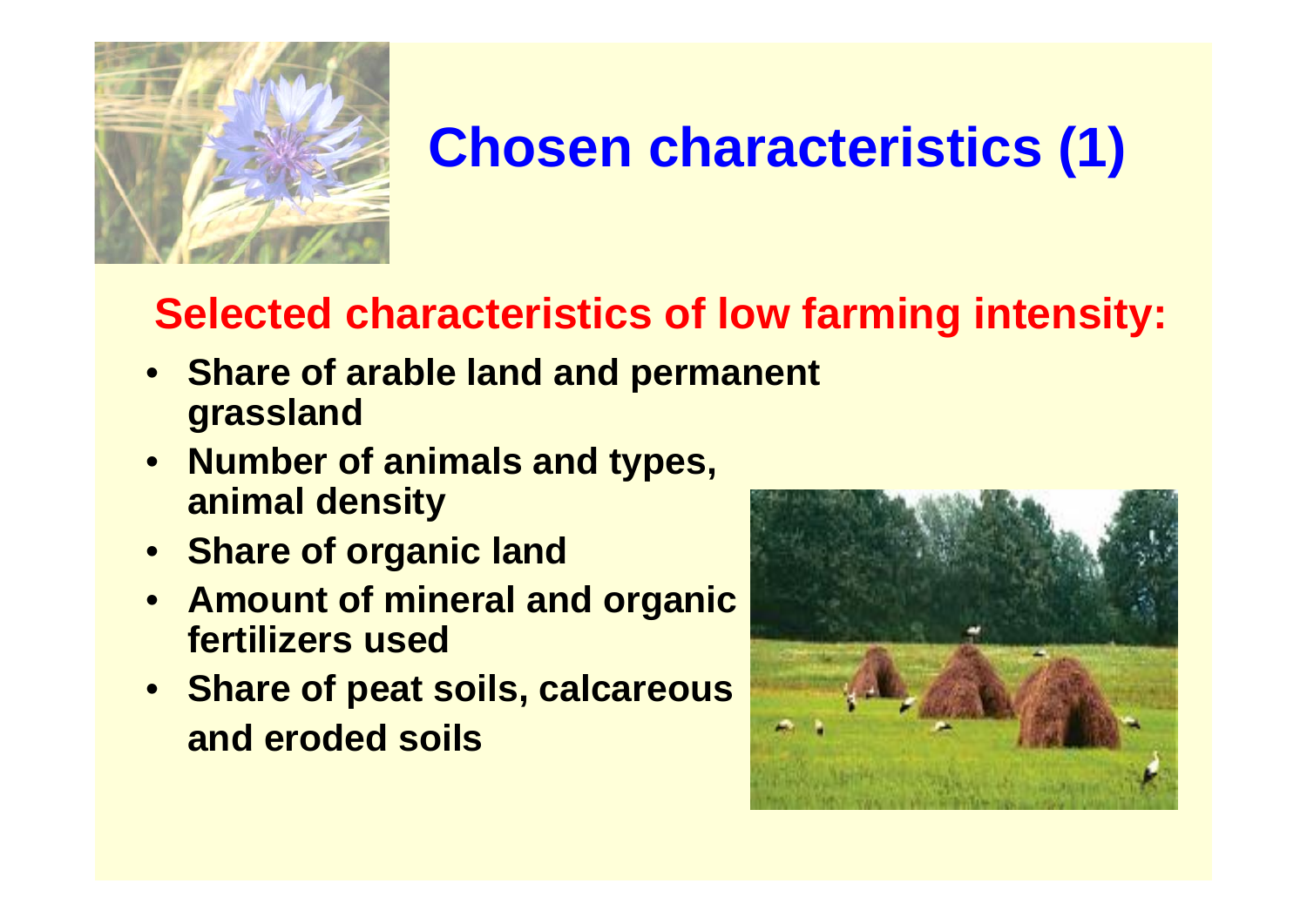

## **Chosen characteristics (2)**

### **Selected characteristics of nature conservation:**

- **Share of semi-natural habitats**
- **Farmland bird species diversity**
- **Share of protected areas and Natura 2000 areas**
- **Presence of protected species**



*Natura 2000 and semi-natural habitats in Estonia, ARC 2010*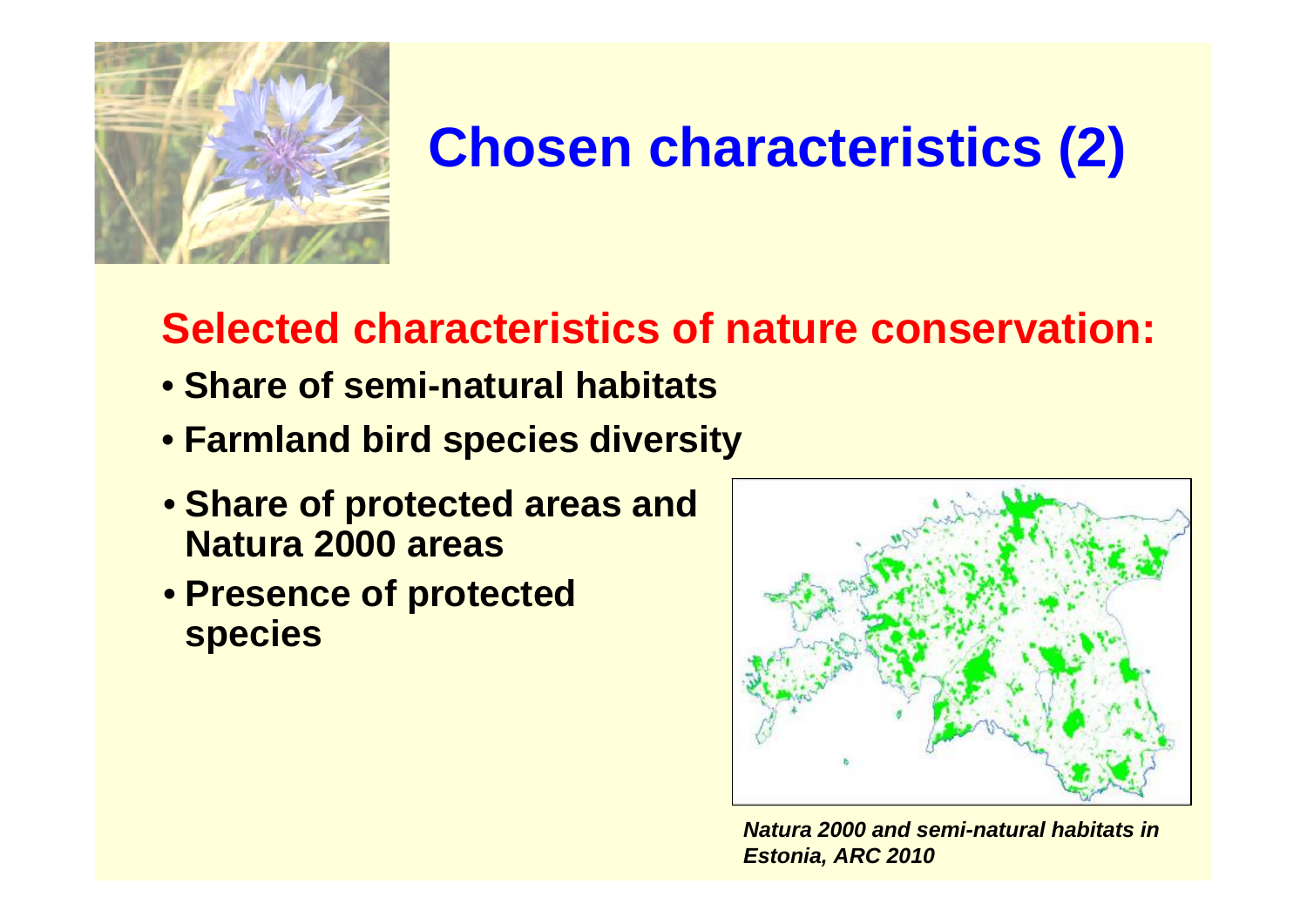

## **Chosen characteristics (3)**

### **Selected characteristics of landscape mosaic:**

- **Size of field parcels (physical blocks)**
- **Number and size of fields**
- **Field edge index, types and total number of areal landscape elements**
- **Share of valuable landscapes**

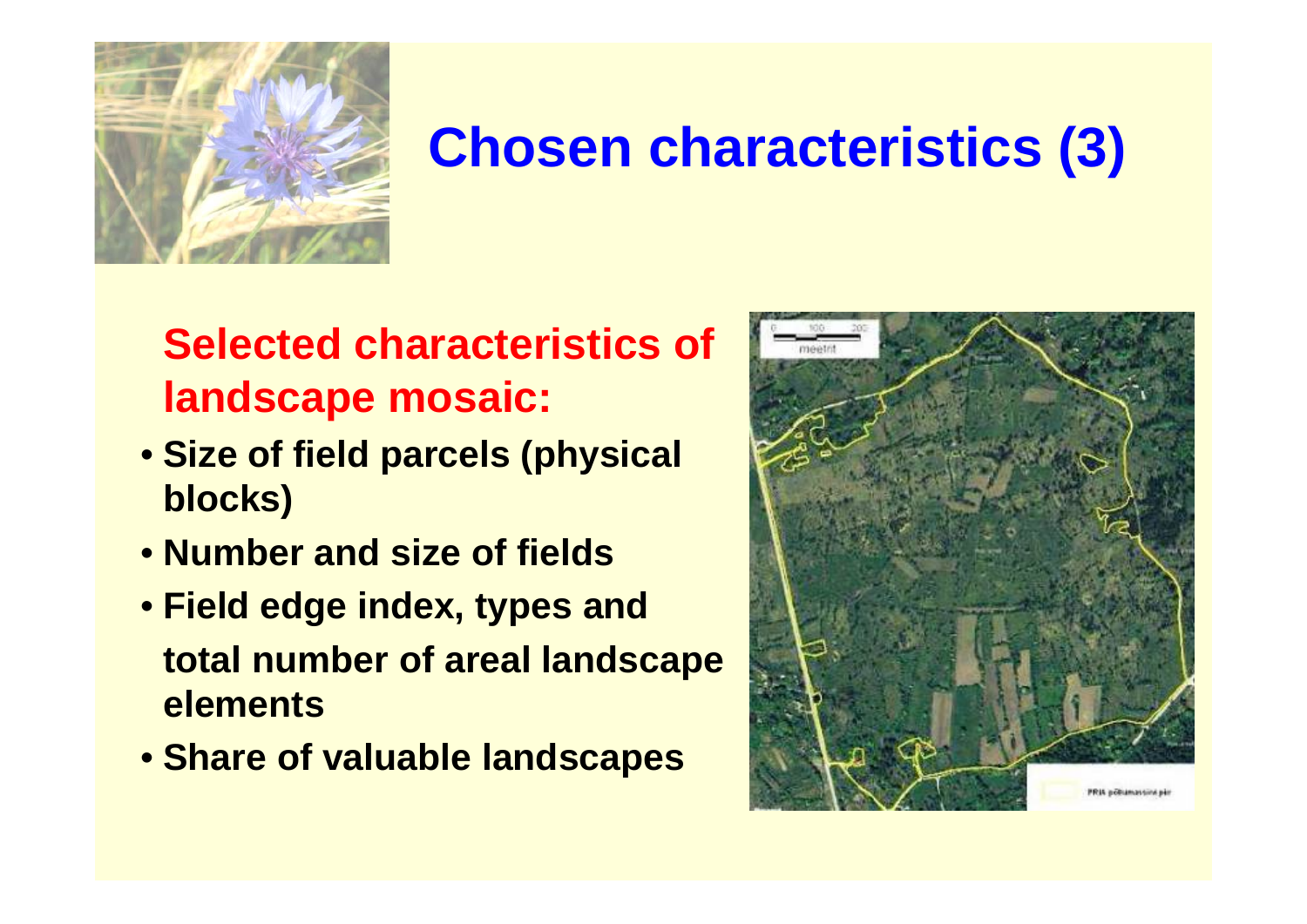

**Each cell will have an aggregated value that corresponds to the HNV features and characteristics at the site**

## **Expected result**

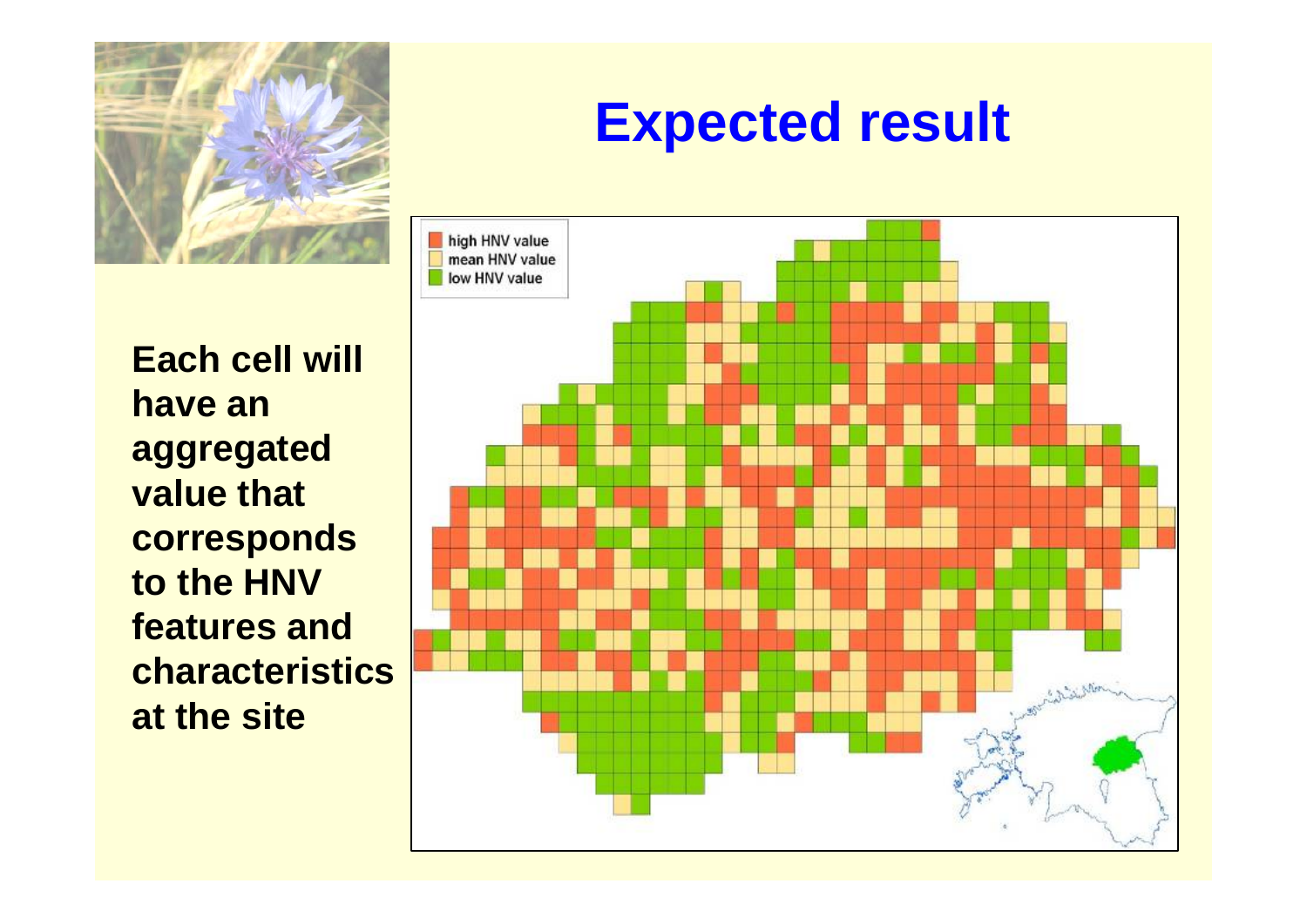![](_page_14_Picture_0.jpeg)

# **Why grid-solution? (1)**

### **Enables to:**

- **bring out variations of HNV farmland;**
- **identify the exact locations of HNV areas and to see the components of the area values;**
- **combine different data spatially (nature values**  *versus* **agricultural statistics);**
- **update and add new data operationally (e.g. scientific and monitoring data);**

![](_page_14_Picture_7.jpeg)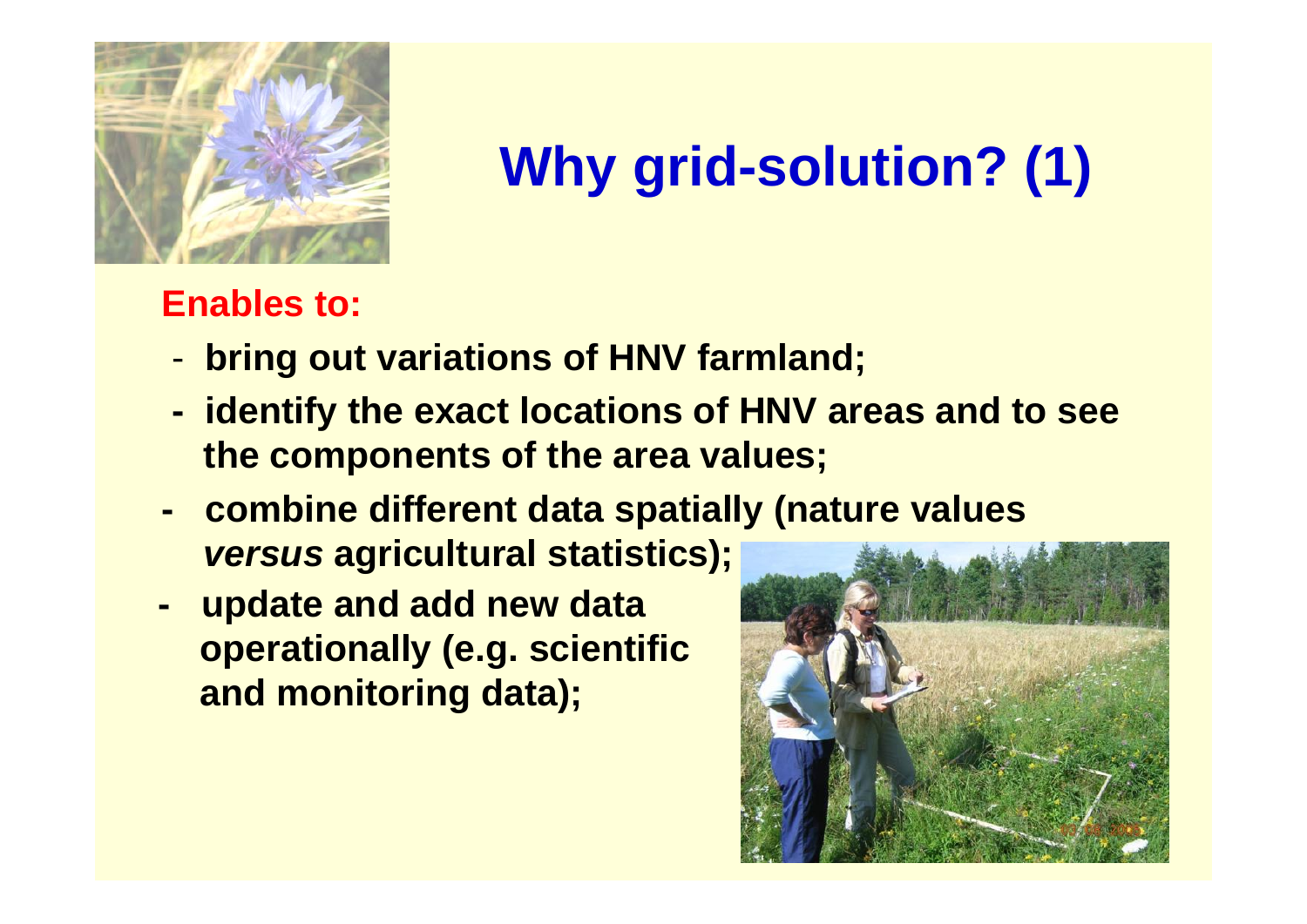![](_page_15_Picture_0.jpeg)

# **Why grid-solution? (2)**

### **Enables to:**

- **use aggregated and analyzed grid cell information by different stakeholders (ministries, paying agency, NGOs etc); especially important in RDP context possible to link with LPIS information;**
- **generalize and examine regional needs and delivery mechanisms (e.g. supports, advisory services etc.) to maintain defined values.**

![](_page_15_Picture_5.jpeg)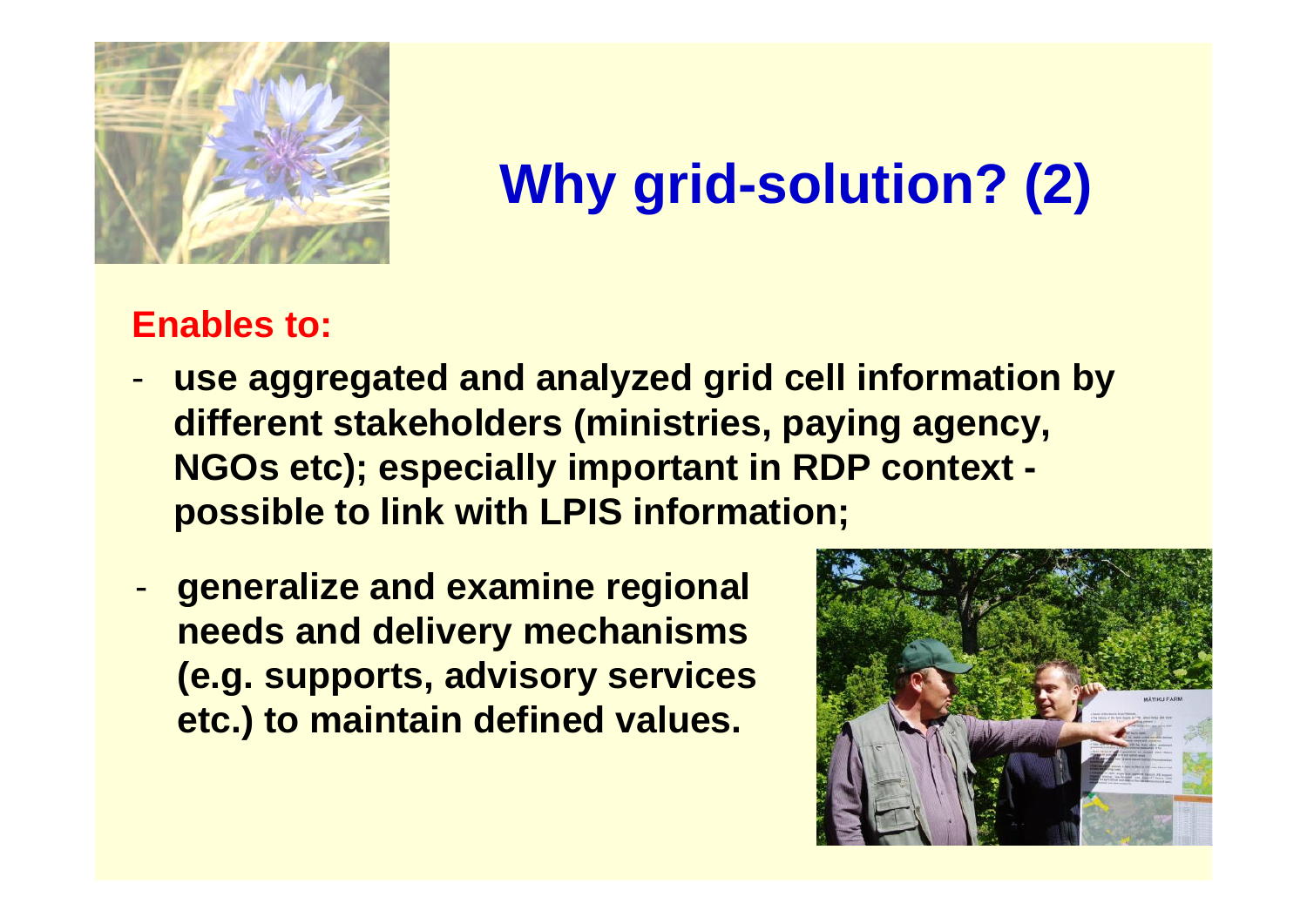![](_page_16_Picture_0.jpeg)

![](_page_16_Picture_1.jpeg)

**... work on assessment of availability and applicability of some of the characteristics as well as determination of threshold values for HNV and non-HNV is taking place**

- **comparison values? Estonian-European scale?**
- **lack of scientific information on species and habitat dependency on management**
- **defining HNV forestry areas?**